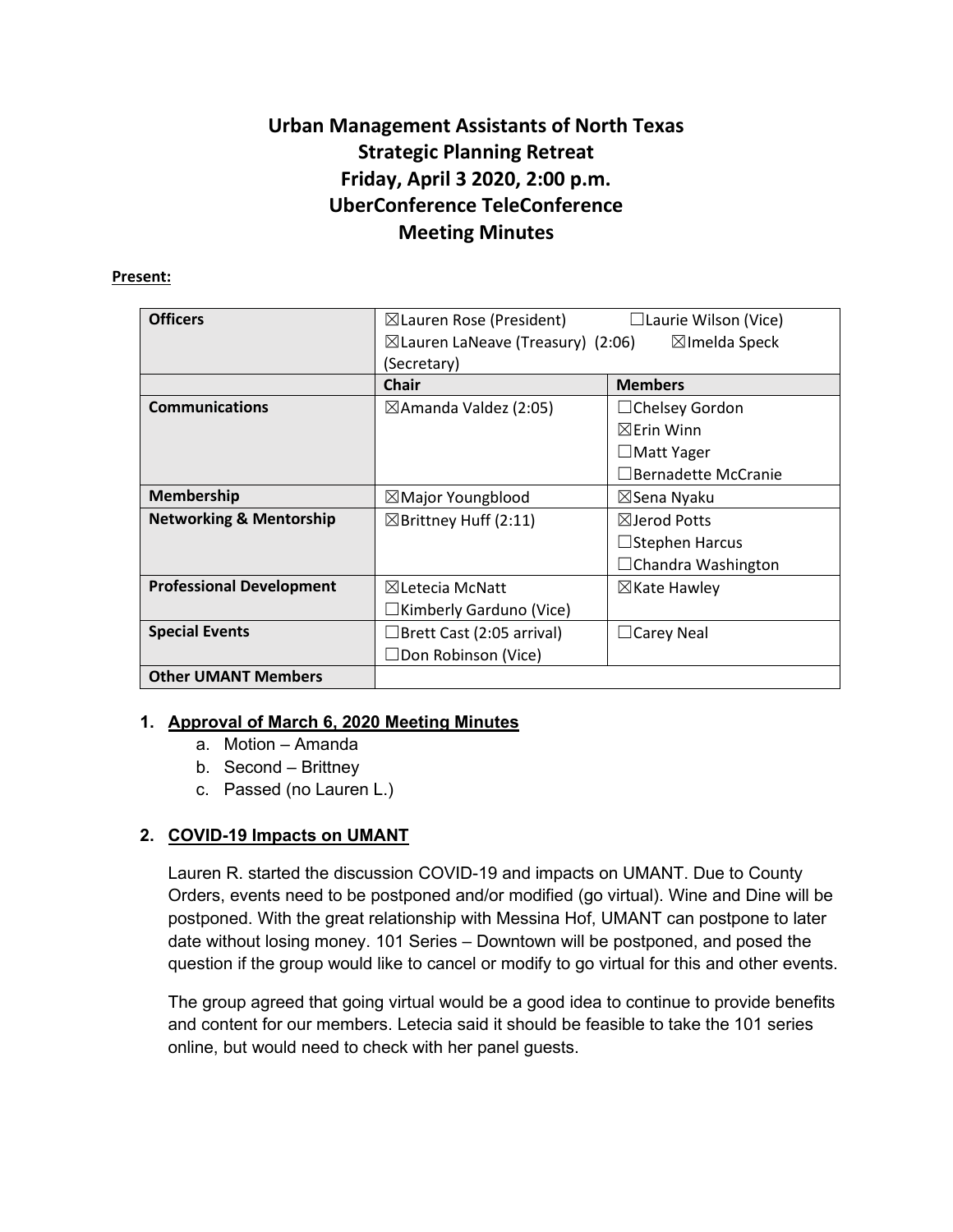Lauren R. wants UMANT to still be a resource for information. Laurie Wilson said she could look into website/listserv capabilities to help keep the conversation going for members.

## **3. Committee Updates**

## **Networking & Mentorship**

Could do virtual happy hours and open to other ideas. Brittney said she could reach out to ZacTax to host conversation on how COVID-19 will impact sales and hotel tax. Group liked this idea and after discussing various forums, decided the easiest one would be to host this on Facebook Live to help promote the UMANT page as well. Imelda brought up to make sure to send event via website emails and point people to Facebook group

## **Professional Development**

- i. Upcoming:
	- 1. 101 Series: Downtown & Special Events Postponed
	- 2. 101 Series: Development (6/19 Little Elm)
		- a. Should be on track to still have this event, even if virtual.

## **Membership & Partnerships**

Major noted that not a lot of change. Overall stats show 3 pending new members who are missing payment to finalize membership activation. Total membership count at 199 members. Most likely going to be okay with membership even with COVID-19 and people pushing renewals off. Major agreed UMANT needs to stay relevant to student members with content going online.

Major will start to go back to look at tracking and data analysis of membership levels/careers paths/departments

#### **Communications**

Newsletter has not been sent out due to chaos of COVID-19 and all those emails filling people's inboxes. Offered to do a newsletter to update people on moving to virtual events, etc. Communication will keep Facebook/social media relevant and reach out to members who are graduating so we can give them praise since graduation ceremonies are not happening.

#### **Special Events**